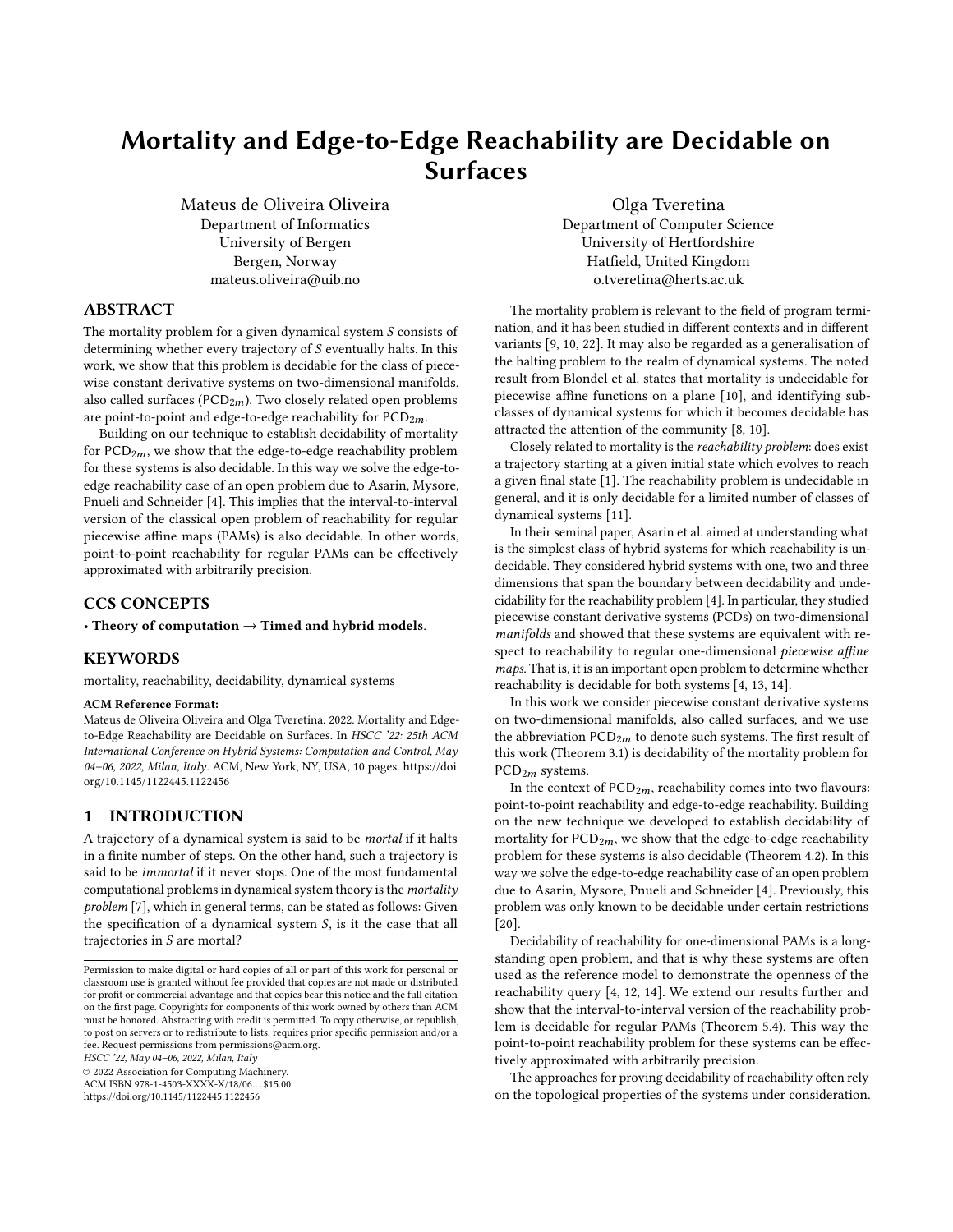Thus, the proof of decidability of reachability for PCDs on a plane proposed in [\[15\]](#page-9-13) is based on the Jordan curve theorem for  $\mathbb{R}^2$  which states that every non-self-crossing closed curve divides the plane into an 'interior' region bounded by the curve and an 'exterior' region containing all other points of  $\mathbb{R}^2$ , so that every continuous path connecting a point of one region to a point of the other intersects with that curve somewhere. As a result, each trajectory in such a system eventually forms a simple cycle of border edges. As Jordan's theorem is not applicable to manifolds, we use topological properties of trajectories on surfaces that allow decomposing them into maximal connected components consisting of trajectories with similar behaviour [\[3,](#page-9-14) [16\]](#page-9-15).

While the aim of the paper is to contribute to better understanding the boundary between decidable and undecidable systems, it is worth mentioning that systems on manifolds have important practical applications. Areas where surfaces arise include among others biological systems (modelling processes on cell membranes [\[19\]](#page-9-16)), robotics (the configuration space of a robotic arm) and learning algorithms (finding a low-dimensional parameterization of highdimensional data [\[24\]](#page-9-17)).

The rest of the paper is organised as follows. In Section [2](#page-1-0) we introduce preliminaries. In Section [3](#page-3-1) and Section [4](#page-7-1) we prove decidability of mortality and edge-to-edge reachability for  $PCD_{2m}$  systems. In Section [5](#page-8-1) we show that the interval-to-interval reachability is decidable for regular one-dimensional PAMs. Section [6](#page-8-2) contains concluding remarks.

#### <span id="page-1-0"></span>2 PRELIMINARIES

In this section, we define the notion of two-dimensional piecewise constant derivative systems following closely the notation used in [\[15\]](#page-9-13). Later on, we will generalise this notion to the context of closed surfaces and then prove our main results.

## 2.1 Definitions

We write  $\mathbb{R}^2$  to denote the 2-dimensional Euclidean space. Points in  $\mathbb{R}^2$  are denoted by bold letters such as  $\vec{x}$  or  $\vec{y}$ . An *open half-space* in  $\mathbb{R}^2$  is the set of points  $\vec{x} \in \mathbb{R}^2$  satisfying some linear inequality of the form  $\vec{a} \cdot \vec{x} + \vec{b} < 0$ , for some rational vectors  $\vec{a}$  and  $\vec{b}$ . A convex open polygonal set  $p$  is the intersection of a finite number of open half-spaces.

Given a set  $X \subseteq \mathbb{R}^2$ , we let cl(X) denote the *topological closure* of X, and let int(X) denote the *interior*<sup>[1](#page-1-1)</sup> of X. That is to say, the set of points  $\vec{x} \in X$  such that for some  $\varepsilon > 0$ , the  $\varepsilon$ -neighbourhood  $N_{\varepsilon}(\vec{x})$ of  $\vec{x}$  is contained in X. The *boundary* of a convex open polygonal set *p* is defined as  $bd(p) = cl(p)\,p$ .

A finite polygonal partition of a set  $X \subseteq \mathbb{R}^2$  is a set  $P = \{p_1, \ldots, p_k\}$ of convex open polygonal sets, called *regions*, such that: (1)  $p_i \neq \emptyset$ for each  $1 \le i \le k$ ; (2)  $p_i \cap p_j = \emptyset$  for each  $1 \le i, j \le k$  such that  $i \neq j$ ; (3)  $\bigcup_{i=1}^{k}$  cl( $p_i$ ) = X.

An edge of P is a set of the form  $e = \text{int}(\text{cl}(p_i) \cap \text{cl}(p_j))$  for some  $p_i, p_j \in P$  with  $i \neq j$ , and int $(cl(p_i) \cap cl(p_j)) \neq \emptyset$ .

For a line segment  $e$  on the plane we denote by  $int(e)$  its relative interior, that is  $e$  without its endpoints.

We let  $E(P)$  denote the set of *edges* of P. A *vertex* of P is a singleton of the form  $v = cl(e_i) \cap cl(e_j)$ , where  $e_i, e_j \in E(P)$  with  $i \neq j$ , and  $cl(e_i) \cap cl(e_i) \neq \emptyset$ .

We let  $V(P)$  denote the set of vertices of P. We say that  $Bd(P) =$  $E(P) \cup V(P)$  is the set of *border elements* of P. We note that the set P ∪ Bd(P) forms a partition of X.

We say that P is a *triangulation* if  $|V(p) \cap cl(p)| = 3$  for every  $p \in P$ .

We define the *border elements* of a region  $p \in P$  as

$$
Bd(p) = \{b \in Bd(P) \mid b \subseteq cl(p)\}.
$$

Finally, we let  $\text{bd}(P) = \bigcup_{p \in P} \text{bd}(p)$  be the set of *border points* of P, where  $\text{bd}(p)$  is the boundary of  $p$  defined above.

## 2.2 Piecewise Constant Derivative Systems on a Plane

A 2-dimensional piecewise constant derivative system (2-PCD) is defined as a finite set of regions, together with a map that associates a constant vector field to each region, and a map that specifies which boundary elements belong to each region.

We note that each boundary element is assigned to a unique region. Since the vector field associated to each region is constant, this field can be specified by a single vector in  $\mathbb{R}^2$ . Intuitively, the vector associated to each region specifies the direction a particle would follow when entering the region from one of its borders.

Definition 2.1 (2-PCD). A two-dimensional piecewise constant derivative system (2-PCD) is a triple H = (P,  $\varphi$ ,  $\psi$ ) where P is a finite polygonal partition of  $\mathbb{R}^2$ ,  $\varphi : \mathbb{P} \to \mathbb{R}^2$  is a function that assigns a vector  $\varphi(p)$  in  $\mathbb{R}^2$  to each region  $p \in P$ , and  $\psi : Bd(P) \to P$  is a function such that  $e \subseteq cl(\psi(e))$  for every  $e \in Bd(P)$ .

Let H =  $(P, \varphi, \psi)$  be a 2-PCD, and  $p \in P$  be a region and  $e \in$  $Bd(p)$  be an edge of p. We say that e is an input edge for p if for any  $x \in e$  there is some  $t > 0$  such that  $x + t \cdot \varphi(p) \in p$ . We say that *e* is an *output edge* for *p* if for each  $x \in e$ , there exists some  $t < 0$  such that  $x + t \cdot \varphi(p) \in p$ .

Let  $\vec{x} = cl(e) \cap cl(e')$  for some edges  $e, e' \in Bd(p)$ . We say that  $\vec{x}$  is an *input vertex* for  $p$  if both  $e, e'$  are input edges for  $p$ ; we say that  $\vec{x}$  is an output vertex for p if both e,  $e'$  are output edges for p. Finally, we say that  $\vec{x}$  is *neutral*, if it is neither an input nor an output edge for  $p$ .

We denote by  $\ln(p) \subseteq \text{Bd}(p)$  and  $\text{Out}(p) \subseteq \text{Bd}(p)$  the sets of input and output border elements (edges and vertices) of  $p$  respectively.

*Definition 2.2 (Step).* Let H =  $(P, \varphi, \psi)$  be a 2-PCD, and  $\vec{x}$  and  $\vec{x'}$ be two distinct points in  $\mathbb{R}^2$ . We say that the pair  $(\vec{x}, \vec{x'})$  is a step if there is a region  $p \in P$  and a  $t > 0$  such that the following holds: (1)  $\vec{x}' = \vec{x} + t \cdot \varphi(p)$ ; (2)  $\vec{x} \in e, \vec{x'} \in e'$  such that  $\psi(e) = \psi(e') = p$ ; (3)  $\vec{x}^{\prime\prime} = \vec{x} + t^{\prime} \cdot \varphi(p) \in \text{int}(p)$  for each  $0 < t^{\prime} < t$ .

Intuitively,  $(\vec{x},\vec{x'})$  is a step if  $\vec{x}$  and  $\vec{x'}$  are points in the border of some region  $p$  and the line by  $\vec{x}$  and  $\vec{x'}$  is fully contained in  $p$ .

Definition 2.3 (Trajectory). Let  $\vec{x}_0$  be a point in bd(P), and let  $\ell \in \mathbb{N}$ . A trajectory of length  $\ell$  rooted at  $\vec{x}_0$  is a sequence  $\tau_{\vec{x}_0}^{\ell} =$  $\vec{x}_0 \vec{x}_1 \dots \vec{x}_\ell$  where for each  $i \in \{1, \dots, \ell\}$ ,  $(\vec{x}_i, \vec{x}_{i+1})$  is a step in H.

<span id="page-1-1"></span><sup>&</sup>lt;sup>1</sup>Note that for a line segment  $e$  on the plane we use int( $e$ ) to denote its relative interior, that is  $e$  without its endpoints.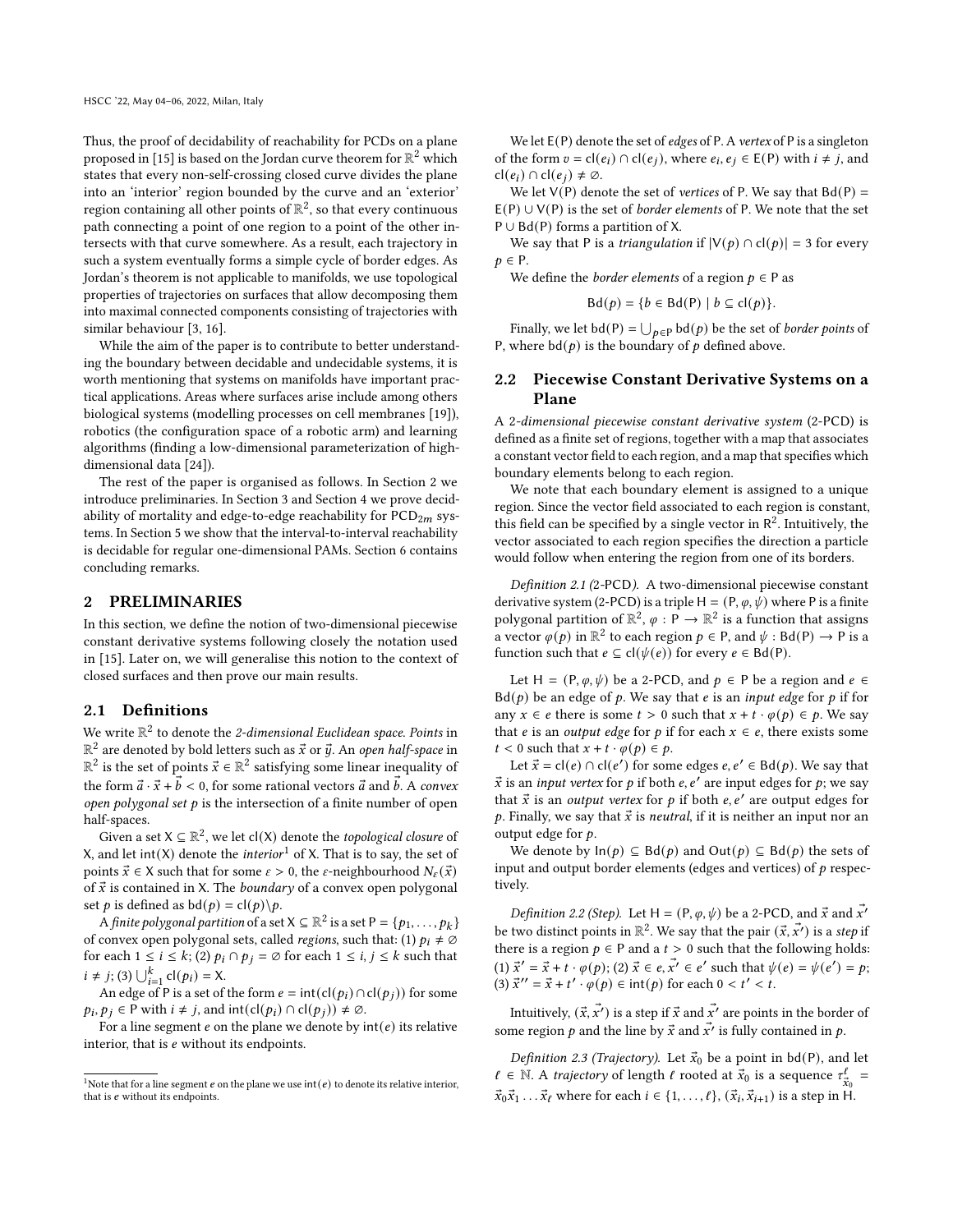Mortality and Edge-to-Edge Reachability are Decidable on Surfaces **HSCC** '22, May 04–06, 2022, Milan, Italy

*Example 2.4.* Now we consider a simple 2-PCD H =  $(P, \varphi, \psi)$ depicted in Figure [1.](#page-2-0) The polygonal partition P consists of eight regions, and each region is assigned some dynamics as it is shown in Figure [1\(](#page-2-0)a). The set  $V(P)$  consists of seventeen vertices labelled from  $a$  to s. The set  $E(P)$  includes twenty four edges. And finally, the function  $\psi$  assigns an element of the set Bd(P) = V(P) ∪ E(P) to a region. An example of a trajectory of length 4 is show in Figure [1\(](#page-2-0)b).

<span id="page-2-0"></span>

Figure 1: (a) An example of a 2-PCD with eight regions. (b) An example of a trajectory of size four. Each arrow corresponds to a step.

Note that for each point  $\vec{x}_0$ , and each  $\ell \in \mathbb{N}$ , such a trajectory is unique. Furthermore, we say that a point  $\vec{x}_f \in bd(P)$  is *reachable* from  $\vec{x}_0$  if  $\vec{x}_f$  belongs to the trajectory  $\tau_{\vec{x}_0}$ .

Next, we define the notion of signature of a trajectory. Similar definitions have been considered in [\[6\]](#page-9-18).

Definition 2.5 (Signature). Let H =  $(P, \varphi, \psi)$  be a 2-PCD system,  $\vec{x}_0$  be a point in bd(P), and  $\tau_{\vec{x}_0}^{\ell} = \vec{x}_0 \vec{x}_1 \dots \vec{x}_{\ell}$  be the trajectory of size  $\ell$  rooted at  $\vec{x}_0$ . The signature of  $\tau_{\vec{x}_0}^{\ell}$  is the sequence  $\sigma_{\vec{x}_0}^{\ell}$  =  $b_0, b_1, \ldots, b_\ell$  where for each  $i \in \{0, 1, \ldots, \ell\}, b_i \in Bd(P)$  is the unique border element (edge or vertex) containing  $\vec{x}_i$ .

In other words, the signature of a trajectory is the sequence of border elements (vertices or edges) visited by that trajectory.

Given a finite set *S*, a simple path in *S* is a finite sequence  $r =$  $e_1e_2 \ldots e_k$ , for some  $k \ge 1$ , where for each  $i \in \{1, \ldots, k\}$ ,  $e_i \in S$ and  $e_i \neq e_j$  for  $i \neq j$ . We let last( $r$ ) =  $e_k$  be the last element of  $r$ . A simple cycle in  $S$  is a sequence of the form

$$
s=e_0e_1e_2\ldots e_k,
$$

for some  $k \ge 1$ , such that  $e_1 e_2 \dots e_k$  is a simple path and  $e_k = e_0$ .

It has been shown in [\[6\]](#page-9-18) that for each point  $\vec{x}_0$ , the signature of the trajectory of size  $\ell$  rooted at a point  $\vec{x}_0$  can be decomposed, in a unique way, as a sequence of the form

$$
\sigma_{\vec{x}_0}^{\ell} = r_1 s_1^{k_1} r_2 \dots r_n s_n^{k_n} r_{n+1},
$$

where for each  $i \in \{1, ..., n+1\}$ ,  $r_i$  is a simple path, and for each  $i \in \{1, \ldots, n\}, k_i \in \mathbb{N}$ , the concatenation  $last(r_i) s_i$  is a simple cycle. The *signature type* of  $\sigma_{\vec{x}_0}^{\ell}$  is defined as the sequence

$$
type_{\vec{x}_0}^\ell = r_1s_1r_2s_2\ldots r_ns_nr_{n+1}.
$$

Even though a 2-PCD system H may admit infinitely many signatures corresponding to infinitely many trajectories, one can show that the number of signature types occurring in such a 2-PCD system is always finite.

<span id="page-2-1"></span>THEOREM 2.6 ([\[6\]](#page-9-18)). For each 2-PCD system H =  $(P, \varphi, \psi)$ , there is only a finite number of signature types corresponding to trajectories in H.

We note that Theorem [2.6](#page-2-1) will be used crucially in the analysis of the behaviour of trajectories in PCD systems on closed surfaces.

#### 2.3 Mortality and Reachability Problems

Given a 2-PCD system  $H = (P, \varphi, \psi)$ , we say that H is *immortal* if there is at least one point  $\vec{x}_0 \in bd(P)$  such that the trajectory  $\tau_{\vec{x}_0}$ rooted at  $\vec{x}_0$  is infinite<sup>[2](#page-2-2)</sup>. Otherwise, if no such point  $\vec{x}_0$  exists, we say that H is *mortal*.

In this work, we will be interested in the following problems for 2-PCD systems and related dynamical systems.

Definition 2.7 (Mortality and Reachability Problems).

**Mortality:** Given a 2-PCD system  $H = (P, \varphi, \psi)$ , determine whether H is mortal.

Point-to-Point Reachability: Given a 2-PCD system H = (P,  $\varphi$ ,  $\psi$ ), and points  $\vec{x}_0$ ,  $\vec{x}_f \in bd(P)$ , determine whether  $\vec{x}_f$ is reachable from  $\vec{x}_0$ .

Edge-to-Edge Reachability: Given a 2-PCD system  $H =$  $(P, \varphi, \psi)$ , an initial edge  $e_0 \in E(P)$  and a final edge  $e_f \in E(p)$ , determine whether some point  $\vec{x}_f \in e_f$  is reachable from some point in  $\vec{x}_0 \in e_0$ .

## 2.4 Piecewise Constant Derivative Systems on Surfaces

A surface (or a two-dimensional manifold)  $S$  is a compact triangulable space for which in addition the following holds:

- (1) Each edge is identified with exactly one other edge;
- (2) The triangles identified at each vertex can always be arranged in a cycle  $T_1, T_2, \ldots, T_k, T_1$  so that adjacent triangles are identified along an edge.

Typical examples of closed surfaces are the sphere, the torus, the connected sum of tori, the Klein bottle and the projective plane. Typical examples of surfaces with boundary are the cylinder and the Möbius strip.

From the computational point of view, we assume that triangulated surfaces are specified by a list of vertices, whose coordinates are assumed to be rational numbers, a list of triples of vertices, defining the triangles, and a list of pairs of identified edges.



Figure 2: Representation of a triangulated torus: (a) in  $\mathbb{R}^3$ ; (b) as a surface

<span id="page-2-2"></span> $2By$  an infinite trajectory we mean a trajectory that has infinite size.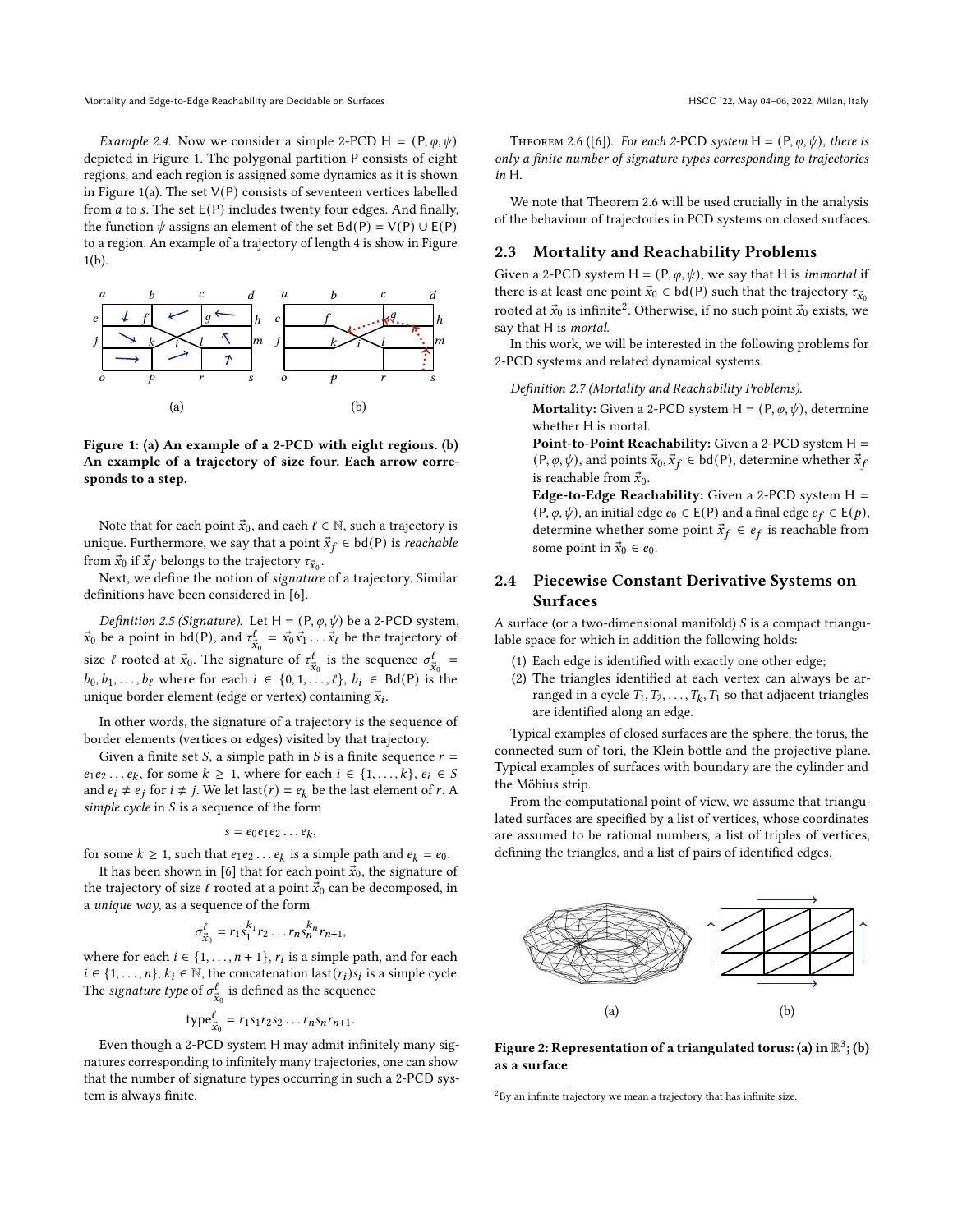A PCD H =  $(P, \varphi, \psi)$  on a closed triangulated surface *S* is defined analogously to the definition of a PCD on a plane. Following the terminology used in [\[4\]](#page-9-0), we call such systems  $PCD_{2m}$  systems.

In this work, we only consider systems with deterministic behaviour. This is achieved by restricting certain dynamics. We follow the convention used in [\[4\]](#page-9-0), and require that each vertex can only be the input of at most one region, and that the flow vector on each region cannot be parallel to one of its edges (Figure [3\(](#page-3-2)a)).

We will also need to the definition of a regular  $PCD_{2m}$  as introduced in [\[20\]](#page-9-11). These systems forbid two additional types of dynamics when compared with general  $PCD_{2m}$  systems. (Figure [3\(](#page-3-2)b)).

<span id="page-3-2"></span>

Figure 3: (a) Two types of dynamics forbidden in  $PCD_{2m}$ : branching at a vertex and flow vector parallel to an edge; (b) Two types of dynamics forbidden in  $PCD_{r2m}$ 

<span id="page-3-3"></span>Note that the above restrictions mean that each region (triangle) has either two input edges and one output edge (a two-to-one region); or one input edge and two output edges (a one-to-two region) (Figure [4\)](#page-3-3).



Figure 4: (a) Two input edges and one output edge; (b) and one input edge and two output edges

Definition 2.8 (PCD<sub>r2m</sub>). We say that a PCD<sub>2m</sub> system H =  $(P, \varphi, \psi)$  is regular if for any  $p, p' \in P$  such that  $Bd(p) \cap Bd(p') \neq \emptyset$ exactly one of the following holds for any  $b \in Bd(p) \cap Bd(p')$ :

(1)  $b \in \text{In}(p)$  and  $b \in \text{Out}(p')$ ;

(2)  $b \in$  Out(p) and  $b \in \text{In}(p')$ .

For brevity, we refer to regular  $PCD_{2m}$  systems as  $PCD_{r2m}$  systems. We note that all trajectories in  $PCD_{r2m}$  systems are immortal. Nevertheless by analysing the behaviour of these immortal trajectories in  $PCD_{r2m}$  systems we will be able to infer properties of trajectories in general  $PCD_{2m}$  systems.

## <span id="page-3-1"></span>3 DECIDING MORTALITY FOR PCD SYSTEMS ON SURFACES

In this section, we will prove the first result of this work (Theorem [3.1\)](#page-3-0), which states that the mortality problem for  $PCD_{2m}$  systems is decidable.

Our proof will follow from a reformulation of the problem of determining the existence of immortal trajectories in such a system H into a case analysis about the behaviour of trajectories in a suitable  $PCD_{r2m}$  system H'. We note that all trajectories in H' are guaranteed to be immortal. Nevertheless, the behaviour of each such an immortal trajectory in H ′ carries information about whether it originates from some mortal or some immortal trajectory in the original  $PCD_{2m}$  system H.

<span id="page-3-0"></span>THEOREM 3.1. The mortality problem is decidable for  $PCD_{2m}$  systems.

We dedicate the remainder of this section to the proof of Theorem [3.1](#page-3-0) which consists of several steps, where each step is dealt with in a separate subsection. A road-map for these steps is as follows.

- (1) In Section [3.1](#page-3-4) we state a theorem that classifies regions in the underlying manifold of a regular piecewise constant derivative system into three types according to the behaviour of trajectories in the respective region. The theorem is a special case of the results due to Aranson [\[3\]](#page-9-14) and Mayer [\[16\]](#page-9-15).
- (2) In Section [3.2](#page-5-0) we provide the definition of Rauzy graphs and show how they can be used to analyse the behaviour of regular PCD systems on closed surfaces.
- (3) In Section [3.3](#page-5-1) we introduce a new technique to transform a given PCD<sub>2m</sub> system H into a PCD<sub>r2m</sub> H'. It is important to note that while all trajectories in  $H'$  are immortal, the behaviour of each such trajectory can be used to determine whether it arises from a mortal or an immortal trajectory in the original system  $H$ .
- (4) In Section [3.5](#page-7-2) we finally provide a proof of Theorem [3.1.](#page-3-0)

#### <span id="page-3-4"></span>3.1 Trajectories on Closed Surfaces

A closed surface can be decomposed under certain conditions into maximal connected components consisting of trajectories with similar behaviour [\[3,](#page-9-14) [16\]](#page-9-15). Before stating a formal decomposition theorem, we define three types of trajectory: closed, dense, and orbital stable.

Definition 3.2 (Closed trajectory). A trajectory  $\tau_{\vec{x}_0} = \vec{x}_0 \vec{x}_1 \vec{x}_2 \dots$ is called *closed* if there is an  $i > 0$  such that  $\vec{x}_0 = \vec{x}_i$ .

Let  $e$  be an edge of a piecewise constant derivative system. A sub-edge of  $e$  is a connected subset of  $e$  that is not a singleton point.

Definition 3.3 (Dense trajectory). A trajectory  $\tau_{\vec{x}_0}$  is called dense on a set of sub-edges  $e_1, \ldots, e_k$  if for each  $i \in \{1, \ldots, k\}$ , and each  $e'_i \subseteq e_i$ , there is some  $\vec{x}'_0 \in e'_i$  such that  $\vec{x}'_0$  is reachable from  $\vec{x}_0$ .

Below, we give a formal definition of the notion of an orbital stable trajectory. Intuitively, a trajectory  $\tau_{\vec{x}_0}$  is orbital stable if each trajectory  $\tau_{\vec{y}_0}$  initiating closely enough to  $\tau_{\vec{x}_0}$  remains close to  $\tau_{\vec{x}_0}$ .

Definition 3.4 (Orbital stable trajectory). A trajectory  $\tau_{\vec{x}_0}$  is called *orbital stable* if for any  $\varepsilon > 0$  there exists  $\delta > 0$  such that for each  $\vec{y}_0$  in the  $\delta$ -neighbourhood of  $\tau_{\vec{x}_0}$ , the trajectory  $\tau_{\vec{y}_0}$  is contained in the *ε*-neighbourhood of  $\tau_{\vec{x}_0}$ .

A classical result from Mayer states that a closed orientable surface of arbitrary genus can be decomposed into components, where trajectories are either closed, or orbital stable, or dense (Theorem IX of [\[16\]](#page-9-15)). Furthermore, these regions are separated by closed trajectories called separatrices. This result was extended by Aranson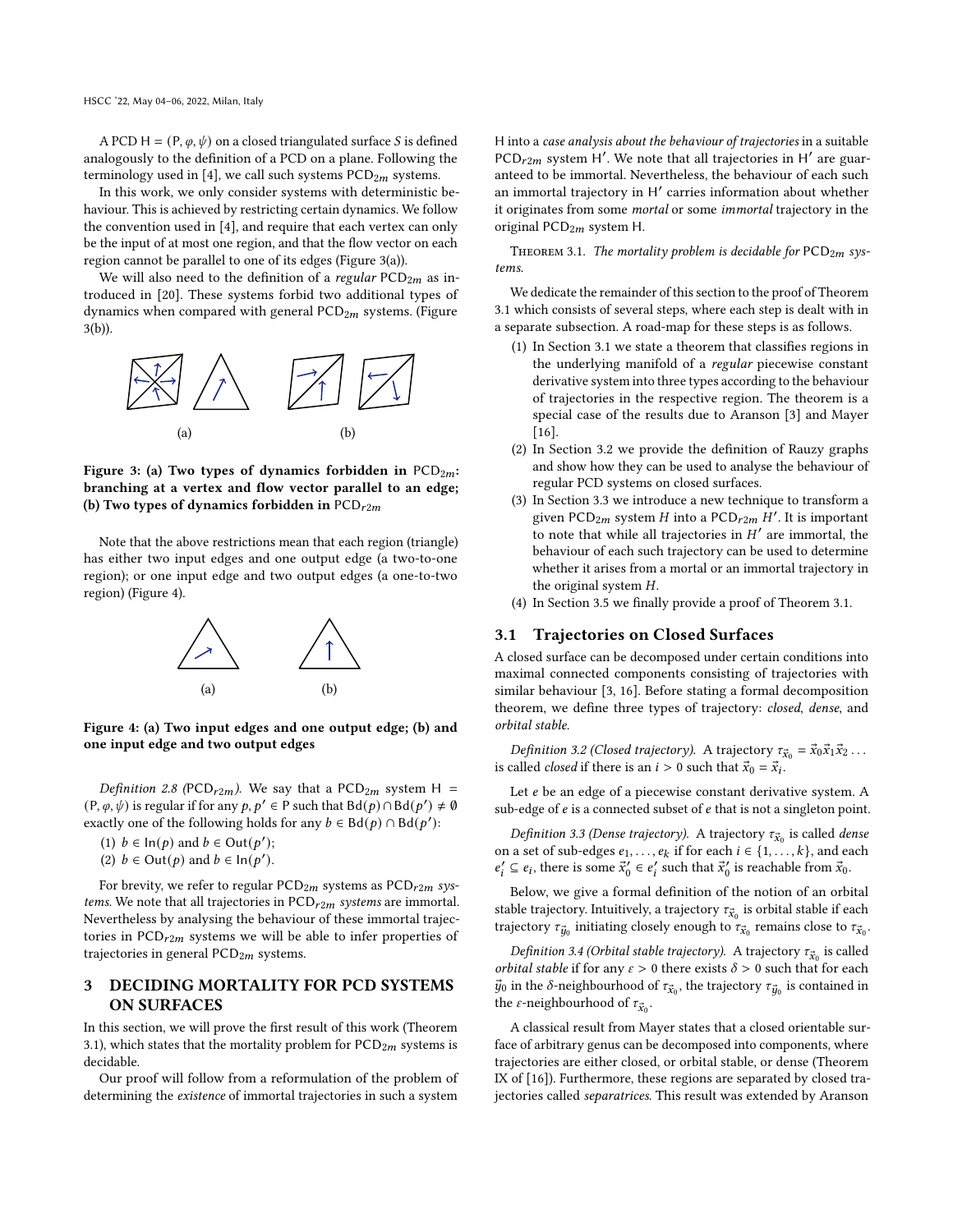to the context of non-orientable manifolds (Theorem 4 of [\[3\]](#page-9-14)). For completeness, we state both theorems below as Theorem [3.5](#page-4-0) and Theorem [3.6](#page-4-1) respectively. Subsequently, we state a combined version of these theorems restricted to the context of  $PCD_{r2m}$ (Theorem [3.7\)](#page-4-2).

Mayer's and Aranson's theorems are stated in a more general context, where a dynamical system on a manifold  $M$  is defined by a finite cover  $\{r_1, \ldots, r_m\}$  of M, where each  $r_i$  is a region homeomorphic to the unit disc. Each such region  $r_i$  has its own coordinate system,  $(u_i, v_i)$ , and the dynamics each region is specified by differential equations  $du_i/dt = U(u_i, v_i)$  and  $dv_i/dt = V(u_i, v_i)$ .

Below, we let  $S_q$  be a closed 2-dimensional manifold (surface) with genus  $q \ge 0$ , and R be a covering of this manifold by a finite number of regions  $r_i$ ,  $1 \leq i \leq n$ , homeomorphic to an Euclidean disc such that every region  $r_i$  has its own coordinate system  $(u_i, v_i)$ . Additionally, we let the dynamics in each  $r_i$  be defined by differential equations

<span id="page-4-3"></span>
$$
\frac{du_i}{dt} = U(u_i, v_i) \text{ and } \frac{dv_i}{dt} = V(u_i, v_i)
$$
 (1)

satisfying the following properties:

- (a) The right-hand sides of the system of equations [\(1\)](#page-4-3) are functions of class  $C^1$  (or more precisely,  $C^{r-1}$  for  $r \ge 2$ ) or of analytic class. That is the functions must be differentiable, and hence continuous.
- (b) At points common to two or more areas, the transition from one system of equations to another system of equations is accomplished by transforming one coordinate system into another coordinate system.

Transition from one coordinate system to another at common points is accomplished by a function of class  $C^1$  or of analytic class with nonzero Jacobian.

Theorem [3.5](#page-4-0) (for orientable manifolds) and Theorem [3.6](#page-4-1) (for non-orientable manifolds) below show that any two-dimensional manifold can be decomposed into dynamical components containing trajectories which are equivalent topologically.

<span id="page-4-0"></span>THEOREM 3.5 (MAYER, [\[16\]](#page-9-15)). Let  $S_q$  be a dynamical system on a closed two-dimensional orientable manifold of genus q. Then  $S_q$  is a disjoint union of a finite number of areas  $M_1, \ldots, M_k$  (referred later as dynamical components) of the following types:

- (1) Type A: Any trajectory inside the area is orbital stable and non-closed. Furthermore, all the trajectories have the same set of limit points; the area is flat and at most 2-connected;
- (2) Type B: Any trajectory inside the area is closed; the area is either flat and at most 2-connected or equals to the whole manifold in case of  $g = 1$  (only for a torus);
- (3) Type C: Any trajectory inside the area is everywhere dense; the area is not flat and the number of areas of this type does not exceed q.

All other trajectories, called separatrices, form boundaries between the areas of the above types.

<span id="page-4-1"></span>THEOREM 3.6 (ARANSON, [\[3\]](#page-9-14)). Let  $S_q$  be a dynamical system on a closed two-dimensional non-orientable manifold of genus g. Then  $S_q$  is a disjoint union of a finite number of areas  $M_1, \ldots, M_k$ , each of them having one of the following types:

- (1) Type A: Any trajectory inside the area is orbital stable and non-closed. Furthermore, all the trajectories have the same set of limit points; the area is flat and at most 2-connected;
- (2) Type B: Any trajectory inside the area is closed; the area is either flat and at most 2-connected or is homeomorphic to Möbius strip or equals to the whole manifold (Kleine bottle) in case of  $q = 2$ ;
- (3) Type C: Any trajectory inside the area is everywhere dense; the area is not flat and not homeomorphic to Mobius strip. The number of areas of this type does not exceed  $\left\lceil \frac{g-1}{2} \right\rceil$ .

All other trajectories form boundaries between the areas of the above types.

Both, Mayer's and Aranson's theorems, hold for a much wider class of dynamical systems than the ones we consider in this work. Indeed,  $PCD_{r2m}$  systems straightforwardly satisfy Conditions (a) and (b) for both types of surfaces, orientable and non-orientable, as justified below.

- (a) Condition (a) is satisfied for both types of surfaces, orientable and non-orientable, since by definition of  $PCD_{r2m}$  the trajectory inside each region is linear, and therefore the derivatives  $du_i/dt$  and  $dv_i/dt$  in Equation [\(1\)](#page-4-3) are constants, and therefore continuous in their domains (regions).
- (b) Condition (b) is satisfied for both types of surfaces, orientable and non-orientable, because the following holds.
	- The manifold is covered by planar regions whose closures may intersect either on an interval or on a point.
	- For each of these planar regions, we may use a Cartesian coordinate system by choosing two perpendicular lines and by setting the coordinate of each point as the pair of distances to these lines.

In this way, if two regions intersect in an interval or in a point, then the conversion from the coordinate system of one of the regions to the coordinate system of the other region can be done by a linear function, and therefore continuous with non-zero Jacobian.

Note that due to possible sharp edges on its surface, a  $PCD_{r2m}$  system is not necessary a smooth manifold. Nevertheless, we can still consider such systems as a special case of the systems defined by Mayer and Aranson as the requirement here for each function is to be continuous in its domain. Besides, edges can be smoothed without affecting the behaviour of trajectories as in dimensions up to three, topological and smooth manifolds coincide [\[2,](#page-9-19) [23\]](#page-9-20).

Now given the above, Theorems [3.5](#page-4-0) and Theorem [3.6](#page-4-1) can be restated in the context of  $PCD_{r2m}$  in the following simplified way.

<span id="page-4-2"></span>THEOREM 3.7. A PCD $r2m$  on a closed surface of genus g, is a disjoint union of a finite number of areas  $C_1, \ldots, C_k$ , each of which has one of the following types:

- (1) Type A: Any trajectory inside the area is orbital stable and non-closed. Furthermore, the area is planar.
- (2) Type B: Any trajectory inside the area is closed.
- (3) Type C: Any trajectory inside the area is everywhere dense.

All other trajectories, are called separatrices. These are closed trajectories that form boundaries between the areas of the above types.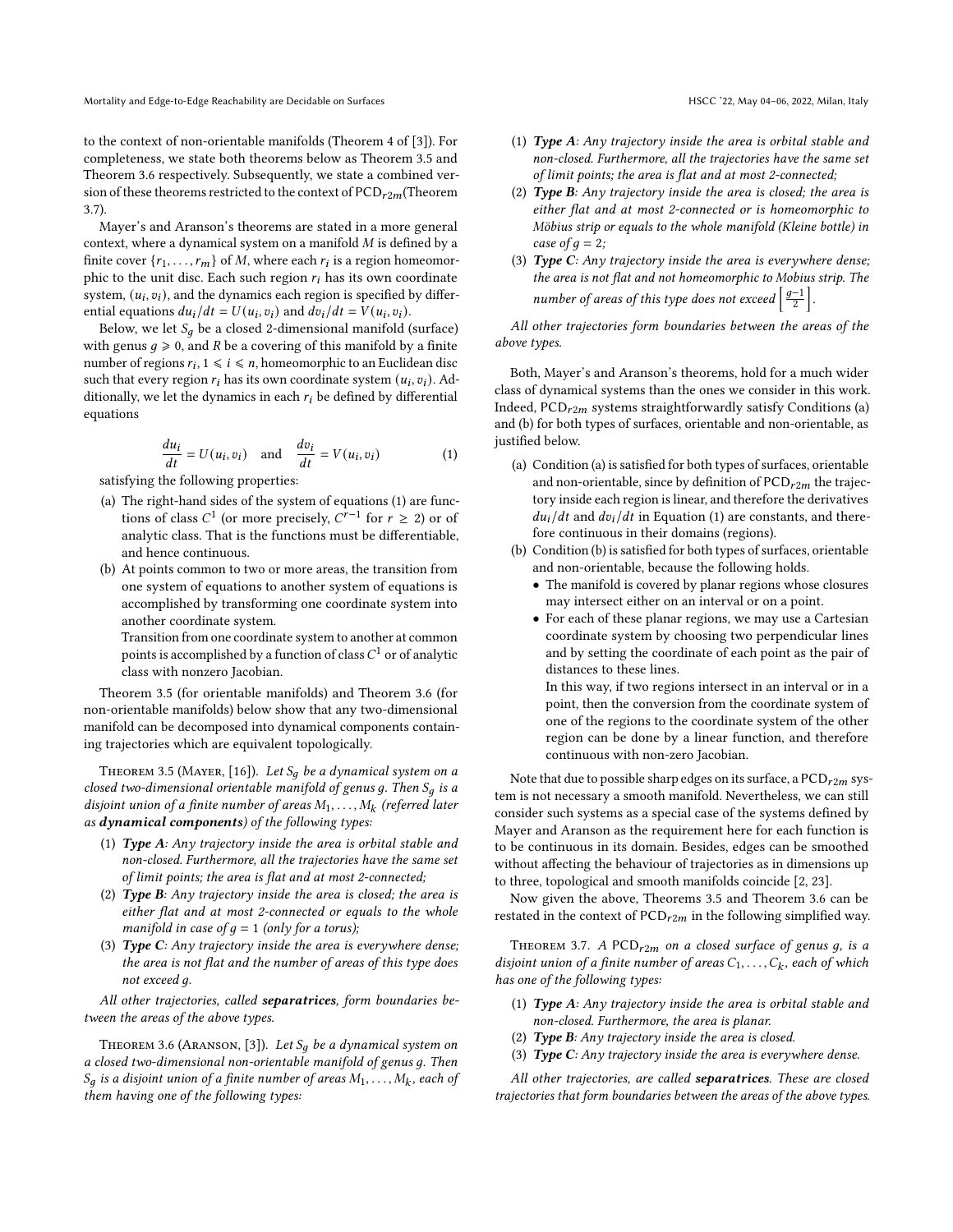It is interesting to note that intuitively, a Type A area is equivalent to a 2-PCD system (on a plane), for which point-to-point and edge-to-edge reachability are known to be decidable [\[15\]](#page-9-13). We note that since the number of regions  $C_1, ..., C_k$  in a  $PCD_{r2m}$  system is finite, the number of separatrices is also finite.

### <span id="page-5-0"></span>3.2 Rauzy Graphs and Regular PCD Systems

In this section, we recall the classic definition of a Rauzy graph of power  $k$  of a factorial prolongable formal language [\[18\]](#page-9-21).

An alphabet is any finite non-empty set A. We may refer to the elements of such an alphabet as letters. We let A<sup>\*</sup> denote the set of all finite words constructed with letters from A. Given a word  $w \in A^*$ , we let Letters(*w*) be the set of letters occurring in *w*. A language over A is a subset  $L \subseteq A^*$ . Below, we define the notions of factorial and prolongable languages.

Definition 3.8 (Factorial language). A language L over an alphabet A is *factorial* if  $u_0 u_1 \ldots u_n \in L$  implies  $u_1 u_2 \ldots u_n \in L$  and  $u_0u_1 \ldots u_{n-1} \in L$  for arbitrary  $u_0, \ldots, u_n \in A$ .

Definition 3.9 (Prolongable language). A language L over an alphabet A is *prolongable* if for any  $u \in L$  there exist  $a, b \in A$  such that  $au \in L$  and  $ub \in L$ .

Given a factorial prolongable language L over A and a positive integer  $k \in \mathbb{N}$ , the k-th power Rauzy graph for L is the directed graph whose vertices are the words of  $L$  of size  $k$ , and whose arcs are pairs  $(u, v)$  of strings of size  $k$  with the property that there exists a word w in L of size  $k + 1$  which has  $u$  as a prefix and  $v$  as a suffix. A more precise definition is given below.

Definition 3.10 (Rauzy graph). Let L be a factorial and prolongable language over an alphabet A, and let  $k \geq 1$ . The k-th power Rauzy graph for L is the directed graph  $R^k(L) = (V^k, E^k)$  defined as follows:

- (1)  $V^k = \{ w \in L \mid |w| = k \};$
- (2) For any vertices  $u = u_1 u_2 ... u_k \in V^k$  and  $v = v_1 v_2 ... v_k \in$  $V^k$  there is an edge  $(u, v) \in E^k$  if and only if  $u_2 = v_1, u_3 =$  $v_2, \ldots, u_k = v_{k-1}$  and  $u_1 u_2 \ldots u_k v_k \in L$ .

Given a 2-PCD<sub>2m</sub> system H = (P,  $\varphi$ ,  $\psi$ ), we let L(H) be the set of signatures of finite trajectories in H. We note that L(H) is the language of H over the alphabet Bd(P).

PROPOSITION 3.11. Let  $H = (P, \varphi, \psi)$  be a PCD<sub>r2m</sub> system. Then L(H) is a factorial and prolongable language over the alphabet Bd(P).

Proof. Let  $\tau_{\vec{x}_0}^r = \vec{x}_0 \vec{x}_1 ... \vec{x}_r$  be a trajectory in H. Since H is a PCD<sub>r2m</sub> system, there are points  $\vec{x}'_0$  and  $\vec{x}_{r+1}$  such that both  $\vec{x}'_0 \tau''_{\vec{x}_0}$ and  $\tau_{\vec{x}_0}^r \vec{x}_{r+1}$  are trajectories in H. Now, we also have that  $\tau_{\vec{x}_0}^{r-1}$  is a prefix of  $\tau_{\vec{x}_0}^r$  and that  $\tau_{\vec{x}_1}^{r-1}$  is a suffix of  $\tau_{\vec{x}_0}^r$ . This shows that  $L(H)$  is prolongable and factorial.

Since the language of  $L(H)$  of any  $PCD_{r2m}$  system H is factorial and prolongable, for each  $k \geq 1$ , the k-th power Rauzy graph of L(H) is well defined. The following lemma describes some structural properties of Rauzy graphs associated with a  $PCD_{r2m}$  system. The dynamical cells mentioned in Lemma [3.12](#page-5-2) are the same ones mentioned in Theorem [3.7.](#page-4-2)

<span id="page-5-2"></span>LEMMA 3.12. Let H =  $(P, \varphi, \psi)$  be a PCD<sub>r2m</sub> system with n dynamic cells, and let L be the language of H over the alphabet  $A =$ Bd(P). Then there is some  $s \in \mathbb{N}$  such that for each  $i \geq s$ , the Rauzy graph  $R^i(L)$  consists of  $k \geq n$  disconnected components  $K_1^i =$  $(V_1^i, E_1^i), \ldots, K_k^i = (V_k^i, E_k^i)$  such that for each  $j \in \{1, \ldots, k\}$ , at least one of the following conditions holds for each component  $K_j^i =$  $(V_j^i, E_j^i), 1 \le j \le k$ 

- <span id="page-5-3"></span>(1) There is a subset  $S \subseteq A$  such that each word  $w \in V_i^i$  consists of all letters of S.
- <span id="page-5-4"></span>(2) There exists s', with  $i \geq s > s'$ , such that the set of signature types of words in  $V_i^i$  equals the set of signature types of words in some component of the graph  $R^{s'}(L)$ .

PROOF SKETCH. Intuitively, each component of the Rauzy graph  $R^{i}(L)$  corresponds to a dynamic cell as specified in Theorem [3.7.](#page-4-2) A component satisfying Condition [1](#page-5-3) of the lemma corresponds to a cell of type B or C, while a component satisfying Condition [2](#page-5-4) corresponds to a dynamic cell of type A.

If the component corresponds to a dynamic cell of type B, then every trajectory in this cell is closed, and therefore the trajectory is periodic. This means that each edge occurring in this trajectory will reach each other letter occurring in the trajectory.

If  $V_j^i$  corresponds to a dynamic cell of type C, then trajectories are dense, and therefore each letter will reach each other letter in at most  $r$  steps for some finite  $r$  (Lemma 1 on the *uniformity condition* in [\[20\]](#page-9-11)).

Finally, if a component corresponds to a cell of type A, then this dynamic cell is homeomorphic to the disc. Therefore, by Theorem [2.6](#page-2-1) the set of signature types of trajectories in this region is finite. □

We note that Lemma [3.12](#page-5-2) is a generalisation of the lemma that was proved in [\[20\]](#page-9-11) for  $PCD_{r2m}$  systems on orientable closed surfaces and based on Mayer's classification of trajectories on orientable closed surfaces [\[16\]](#page-9-15). Here we state it for a more general case that includes both orientable and non-orientable closed surfaces if we take into account the results due to Aranson [\[3\]](#page-9-14).

## <span id="page-5-1"></span>3.3 Immortalisation of a Trajectory at an Edge

For any point  $\vec{x}$  in the polygonal partition of a  $\text{PCD}_{r2m}$  system, the trajectory  $\tau_{\vec{x}}$  is immortal. Additionally, any such trajectory is *leftextendable*, meaning that is always a point  $\vec{x'}$  such that  $\tau'_{\vec{x}} = \vec{x'} \tau_{\vec{x}}$ . In other words, any trajectory can be extended by adding one step at its beginning. On the other hand, in general  $PCD_{2m}$  systems, trajectories may be finite, and may be not left-extendable. In this section we introduce a new technique for immortalisation of trajectories of general  $PCD_{2m}$  systems.

In order to map trajectories in a  $PCD_{2m}$  system that are either finite or not left-extendable to trajectories in a  $PCD_{r2m}$  system, we will use the notions of attractors and distractors, which are defined below.

Definition 3.13 (Attractor). Given a PCD<sub>2m</sub> system H = (P,  $\varphi$ ,  $\psi$ ), we say that a set of regions  $p_1, \ldots, p_k \in P$ , where  $k \ge 3$ , is an attractor if for each  $\vec{x} \in \bigcup_{i=1}^{k} \text{bd}(p_i)$  there is an  $\vec{x}' \in \bigcup_{i=1}^{k} \text{bd}(p_i)$ such that  $(\vec{x}, \vec{x}')$  is a step.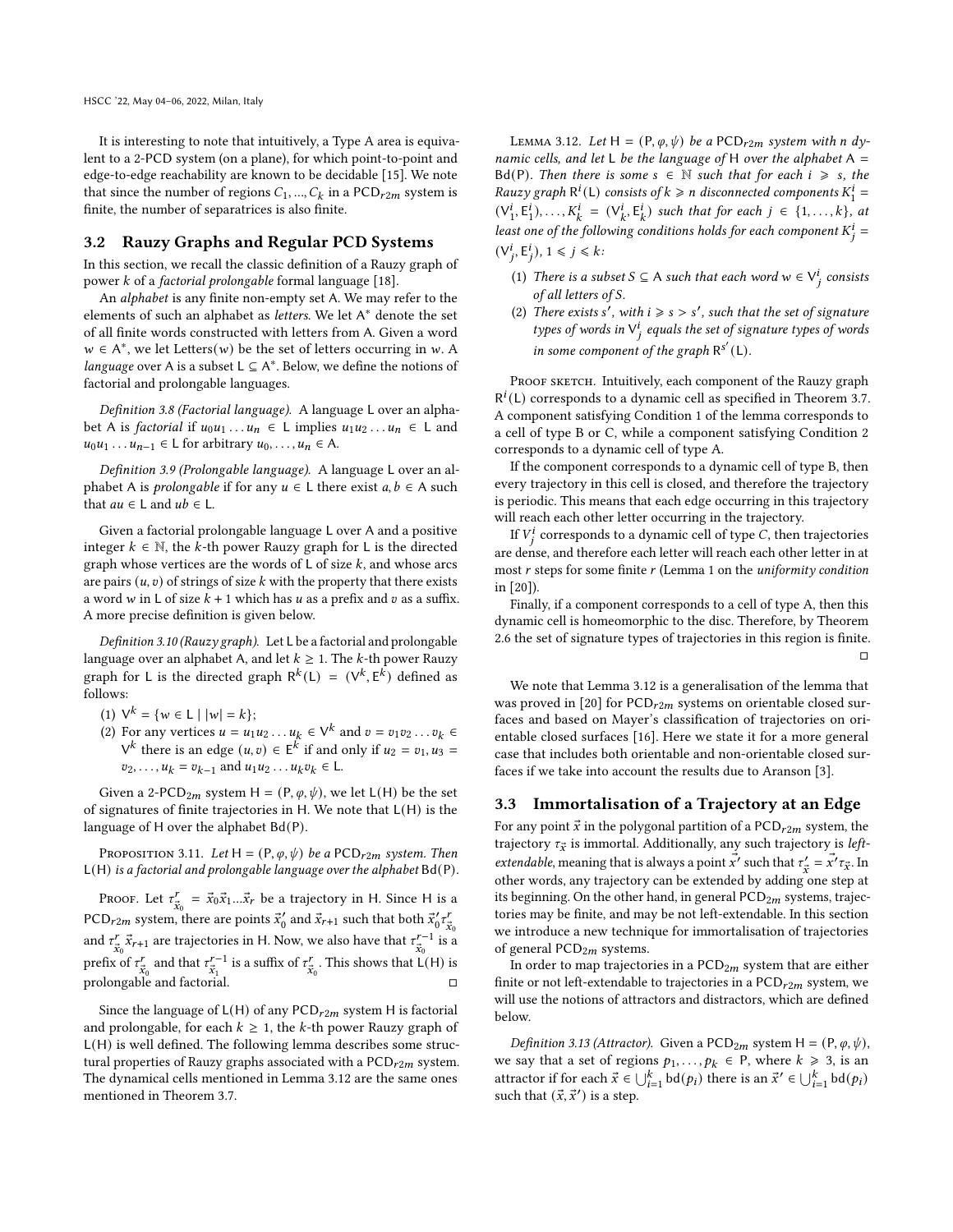*Definition 3.14 (Distractor).* Given a PCD<sub>2m</sub> system H =  $(P, \varphi, \psi)$ , we say that a set of regions  $p_1, \ldots, p_k \in P$ , where  $k \ge 3$ , is a distractor if for each  $\vec{x} \in \bigcup_{i=1}^{k} \text{bd}(p_i)$  there is an  $\vec{x}' \in \bigcup_{i=1}^{k} \text{bd}(p_i)$ such that  $(\vec{x}', \vec{x})$  is a step.

We note that the only reason for the existence of a finite trajectory in a  $PCD_{2m}$  system is the existence of a pair of regions  $p$  and  $p'$  sharing a common boundary edge  $e$  that is an output edge of both regions (Figure [5\(](#page-6-0)a)). We say that  $e$  is a *clashing edge*.

<span id="page-6-0"></span>

Figure 5: (a) The clashing edge  $(\vec{v}_1, \vec{v}_3)$ ; (b) replacing the clashing edge  $(\vec{v}_1, \vec{v}_3)$  by an attractor

On the other hand, the only reason for the existence of a trajectory that is not left-extendable is the existence of a pair of regions p and  $p'$  having a common boundary edge e such that e is an input edge of both regions (Figure  $6(a)$ ). We say that  $e$  is a diverging edge.

<span id="page-6-1"></span>

Figure 6: (a) The diverging edge  $(\vec{v}_1, \vec{v}_3)$ ; (b) replacing the diverging edge  $(\vec{v}_1, \vec{v}_3)$  by a distractor

Given a PCD<sub>2m</sub> system H = (P,  $\varphi$ ,  $\psi$ ), the immortalisation of H is the system  $H' = (P', \varphi', \psi')$  obtained from H by replacing each clashing edge by a suitable attractor consisting of four regions, and each diverging edge by a suitable distractor consisting of four regions. We illustrate these constructions in Figure [5\(](#page-6-0)b) and Figure [6\(](#page-6-1)b).

In Figure [5\(](#page-6-0)b), the clashing edge  $\vec{v}_1 \vec{v}_3$  is a common boundary of the regions  $\vec{v}_0 \vec{v}_1 \vec{v}_3$  and  $\vec{v}_2 \vec{v}_1 \vec{v}_3$ . The edge  $\vec{v}_1 \vec{v}_3$  is then replaced by an attractor consisting of four regions  $\Delta \vec{w}_1 \vec{v}_1 \vec{w}_0$ ,  $\Delta \vec{w}_0 \vec{v}_1 \vec{w}_2$ ,  $\Delta \vec{w}_0 \vec{w}_2 \vec{v}_3$ , and  $\Delta \vec{w}_1 \vec{w}_0 \vec{v}_3$  with dynamics of type two-to-one, meaning that in each of these four regions there are two input edges and one output edge.

In Figure [6\(](#page-6-1)b), the diverging edge  $\vec{v}_1\vec{v}_3$  is a common boundary of the regions  $\vec{v}_0 \vec{v}_1 \vec{v}_3$  and  $\vec{v}_2 \vec{v}_1 \vec{v}_3$ . The edge  $\vec{v}_1 \vec{v}_3$  is then replaced by a

distractor consisting of four regions  $\Delta \vec{w}_1 \vec{v}_1 \vec{w}_0$ ,  $\Delta \vec{w}_0 \vec{v}_1 \vec{w}_2$ ,  $\Delta \vec{w}_0 \vec{w}_2 \vec{v}_3$ , and  $\Delta \vec{w}_1 \vec{w}_0 \vec{v}_3$  with dynamics of type one-to-two, meaning that in each of these four regions there is one input edge and two output edges.

A more formal construction of H' is given below. Let  $R^{ad}(H)$  =  $R^a(H) \cup R^d(H)$ , where the sets  $R^a(H) \subseteq P \times P$  and  $R^d(H) \subseteq P \times P$ are defined as follows:

(1) R<sup>a</sup>(H) = {(p, p') ∈ P × P | ∃e ∈ E(P) : e ∈ Out(p) ∩ Out $(p')$ ; and

(2)  $R^{d}(H) = \{ (p, p') \in P \times P \mid \exists e \in E(P) : e \in In(p) \cap In(p') \}.$ 

Let  $(p_1, p_2) \in \mathsf{R}^\mathrm{ad}(\mathsf{H})$  be a pair of regions with dynamics defined by vectors  $\varphi(p_1) = \vec{c}_1$  and  $\varphi(p_2) = \vec{c}_2$ , such as depicted in Figure [6\(](#page-6-1)a). For simplicity, we let  $p_1 = \Delta \vec{v}_0 \vec{v}_1 \vec{v}_2$  be the region defined by the vertices  $\vec{v}_0$ ,  $\vec{v}_1$ , and  $\vec{v}_3$ ; and  $p_2 = \Delta \vec{v}_1 \vec{v}_2 \vec{v}_3$  be the triangle defined by the vertices  $\vec{v}_1$ ,  $\vec{v}_2$ , and  $\vec{v}_3$ . To construct P', we subpartition each such pair  $(p_1, p_2) ∈ \mathsf{R}^\mathsf{ad}$  by adding a quadrilateral  $\vec{v}_1 \vec{w}_1 \vec{v}_3 \vec{w}_2$  such that

- (1)  $\vec{w}_1 \in p_1$  and  $\vec{w}_2 \in p_2$ ;
- (2) The segment between  $\vec{w}_1$  and  $\vec{w}_2$  is not parallel to any of the vectors  $\vec{c}_1$  and  $\vec{c}_2$ ;
- (3)  $\vec{w}_0$  is the intersection of the segments between  $\vec{v}_1$  and  $\vec{v}_3$  and between  $\vec{w}_1$  and  $\vec{w}_2$ .

We define the function  $\varphi'$  assigning the vector associated with each region in P' as follows:

- (1) If for  $p' \in P'$  there is  $p \in P$  such that  $p' = p$  then  $\varphi'(p') =$  $\varphi(p)$ .
- (2) If  $(p_1, p_2) \in \mathbb{R}^a$ , we create an attractor by assigning to all four regions  $\Delta \vec{w}_1 \vec{v}_1 \vec{w}_0$ ,  $\Delta \vec{w}_0 \vec{v}_1 \vec{w}_2$ ,  $\Delta \vec{w}_0 \vec{w}_2 \vec{v}_3$ , and  $\Delta \vec{w}_1 \vec{w}_0 \vec{v}_3$ the dynamics of type two-to-one to ensure that every trajectory is spiralling in, towards the point  $\vec{w}_0$  and therefore stays inside the union of the above regions.
- (3) If  $(p_1, p_2) \in \mathbb{R}^d$ , we create a distractor by assigning to all four regions  $\Delta \vec{w}_1 \vec{v}_1 \vec{w}_0$ ,  $\Delta \vec{w}_0 \vec{v}_1 \vec{w}_2$ ,  $\Delta \vec{w}_0 \vec{w}_2 \vec{v}_3$ , and  $\Delta \vec{w}_1 \vec{w}_0 \vec{v}_3$ the dynamics of type one-to-two to ensure that every trajectory is spiralling out and eventually leaves the union of the above regions.
- (4) To each of the new regions  $p'_1 = \Delta \vec{v}_0 \vec{v}_1 \vec{w}_1$ ,  $p'_2 = \Delta \vec{v}_1 \vec{v}_2 \vec{w}_2$ ,  $p'_3 = \Delta \vec{w}_2 \vec{v}_2 \vec{v}_3$ ,  $p'_4 = \Delta \vec{v}_0 \vec{w}_1 \vec{v}_3$ , we assign the same vector field as in the region of P it is a subset of.

To define the function  $\psi'$ , we assign the new border elements  $\vec{w}_1$ ,  $\vec{w}_2$ ,  $e'_1 = (\vec{v}_1, \vec{w}_1)$ ,  $e'_2 = (\vec{v}_1, \vec{w}_2)$ ,  $e'_3 = (\vec{w}_2, \vec{v}_3)$ ,  $e'_4 = (\vec{w}_1, \vec{v}_3)$  to the regions as follows:

(1) We assign the new vertex  $\vec{w}_1$  to any of the regions  $p'_1, p'_4$ , and  $\vec{w}_2$  to any of the regions  $p'_2, p'_3$ . (2)  $\psi'(e'_i) = p'_i, 1 \le i \le 4.$ 

## By construction,  $R^{ad}(H') = \emptyset$ , and, hence, H' is a PCD<sub>r2m</sub>.

## <span id="page-6-2"></span>3.4 Immortalisation of a Trajectory at a Boundary

Now we extend the technique introduced in Section [3.3](#page-5-1) to define the immortalisation of trajectories at a boundary (for surfaces with boundary).

Given a PCD<sub>2m</sub> system H = (P,  $\varphi$ ,  $\psi$ ), the immortalisation of H is the system H' =  $(P', \varphi', \psi')$  obtained from H by replacing each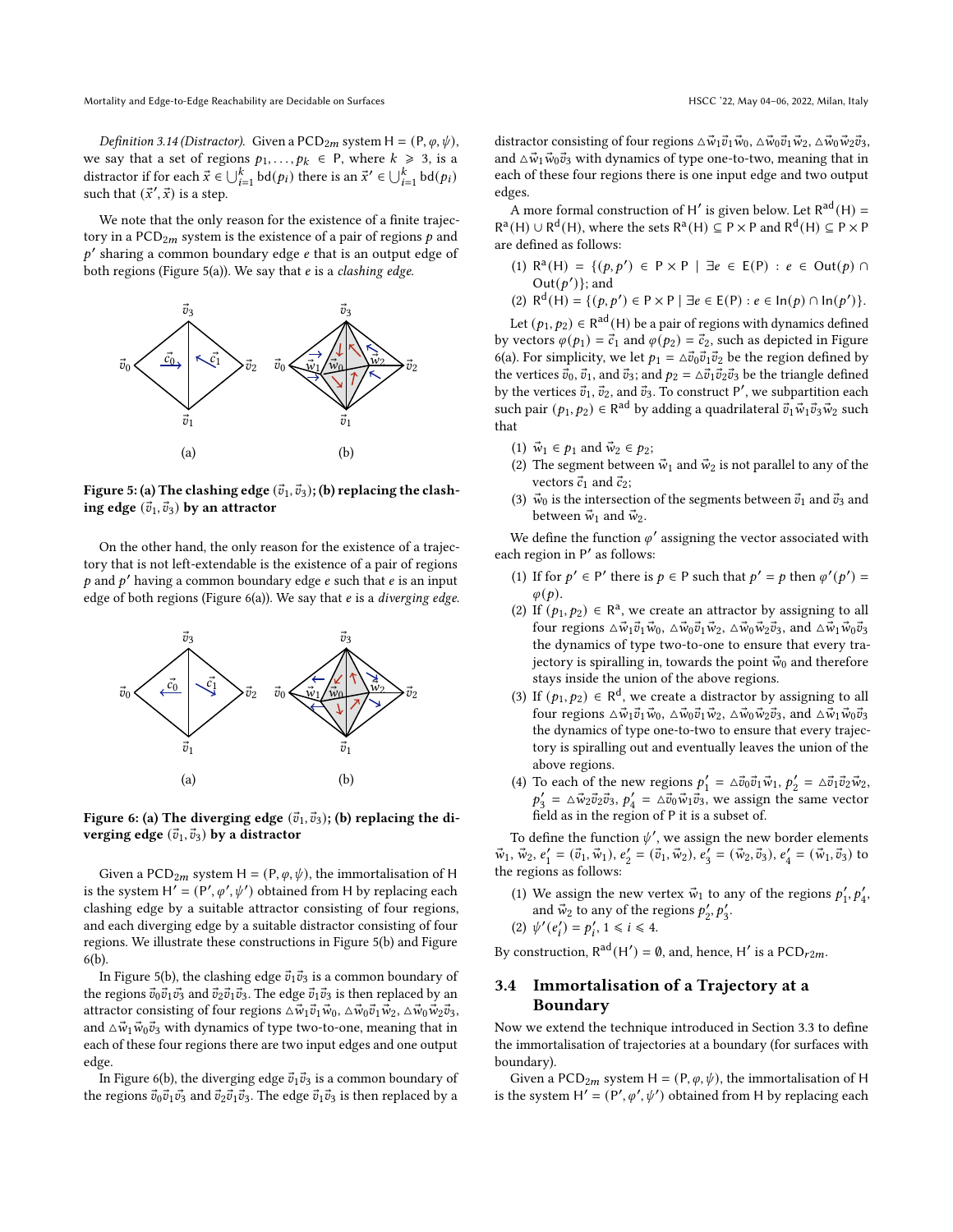boundary by a set of attractors and distractors as described above. We illustrate this construction in Figure [7.](#page-7-3)

<span id="page-7-3"></span>

Figure 7: (a) A boundary; (b) the boundary replaced by a set of attractors and distructors

The rest of the 'interior' region of the border is homeomorphic to the disc, and it can be replaced by a 2-PCD system H' with trajectories of type A as defined in Theorem [3.7.](#page-4-2) By construction,  $H'$  is a PCD<sub>r2m</sub>.

It is worth mentioning here that the cylinder is equivalent to a sphere with two disks removed, while the Möbius strip can be seen as a projective plane with a disk removed.

## <span id="page-7-2"></span>3.5 Proof of Theorem [3.1](#page-3-0)

Finally, we are in the position to prove our first result on decidability of mortality for  $PCD_{2m}$  systems stated in Theorem [3.1.](#page-3-0)

PROOF OF THEOREM [3.1.](#page-3-0) Let  $H = (P, \varphi, \psi)$  be a PCD<sub>2m</sub> system and  $H' = (P', \varphi', \psi')$  be the immortalisation of H obtained according to the constructions given in Section [3.3](#page-5-1) and Section [3.4.](#page-6-2) Note that H' is a  $PCD_{r2m}$ .

Let L be the language of H over the alphabet  $A = Bd(P)$ , and L' be the language of H' over the alphabet  $A' = Bd(P')$ . Then by Lemma [3.12,](#page-5-2) there is some  $s \in \mathbb{N}$ , and some  $k \geq n$  such that the Rauzy graph R<sup>s</sup>(L') consists of strongly connected components  $\{K_j^s = (V_j^s, E_j^s)\}_{j \in \{1, ..., k\}}$  such that at least one of the following conditions hold for each component  $K_i$ :

- (1) There is a subset  $S \subseteq A'$  such that for each word  $w \in V_j^s$ , Letters( $w$ ) =  $S$ .
- (2) There is an  $s' < s$  such that the set of signature types of  $V_j^s$ is equal to the set of signature types of the vertices of some component of  $R^{s'}(L')$ .

Let  $n$  be the number of dynamic cells of  $H'$ . Our reasoning below takes into consideration the following observations:

- (a) Attractors in H′ give rise to orbital stable trajectories converging to a point. In Figure [6\(](#page-6-1)a), the point of convergence is illustrated by  $\vec{w}_0$ . Note that such a trajectory evolves in a spiral, always getting closer to  $\vec{w}_0$  but never actually reaching it. These trajectories correspond to the halting trajectories in H.
- (b) For each point  $\vec{x}$ ,  $\tau_{\vec{x}}$  is closed (dense respectively) and has type T in H if and only if  $\tau_{\vec{x}}$  is closed (dense respectively) and has type  $T$  in  $H'$ .

Let  $k_A$ ,  $k_B$ , and  $k_C$  be the number of components in  $\mathsf{R}^s(\mathsf{L}')$  corresponding to dynamic cells of types  $A$ ,  $B$  and  $C$  respectively, and

 $k_S$  be the number of components in  $R<sup>s</sup>(L')$  corresponding to separatrices. Then  $k_A + k_B + k_C + k_S = k$ , where  $k > 0$ . Now we consider the following cases:

(i) Let  $k_B > 0$  or  $k_S > 0$ . Then there exists a closed trajectory  $\tau'_{\vec{x}_0}$  in H', and a closed trajectory  $\tau_{\vec{x}_0}$  in H such that type $\tau'_{\vec{x}_0}$  = type $\vec{x}_0$  with  $\vec{x}'_0 = \vec{x}_0$ .

All closed trajectories are trivially immortal. Hence, H is immortal.

- (ii) Let  $k_C > 0$ . Then there is a dense trajectory  $\tau'_{\vec{x}'_0}$  in H'. By construction, there is a dense trajectory  $\tau_{\vec{x}_0}$  in H such that type $\zeta'_{\vec{x}_0}$  = type $\vec{x}_0$  with  $\vec{x}_0' = \vec{x}_0$ . All dense trajectories are trivially immortal. Hence, H is immortal.
- (iii) Let  $k_B = k_C = k_S = 0$ . Then  $k_A > 0$ , and H' has dynamic cells  $C_1^A$ , ...,  $C_{k_A}^A$  of type A with orbital stable trajectories. By Theorem [3.7,](#page-4-2) each of these dynamic cells is planar, and, hence, it is a 2-PCD. Then by Theorem [2.6](#page-2-1) there is a finite number  $r$  of signature types corresponding to the trajectories in all these components. By Corollary 5 in [\[15\]](#page-9-13), the signature type of such a trajectory has the form  $\sigma^{i} = b_0^{i} \dots b_{l_i}^{i} (b_{l_i+1}^{i} \dots b_{l_i+m_i}^{i})^{\omega}$ . Let  $\Sigma^a \subseteq \Sigma'$  be the alphabet of attractors. If for any signature

type  $\sigma^i$  over  $\Sigma^a$ , there is  $b_j^i \in \sigma^i$  such that  $b_j^i \in \Sigma^a$  then each corresponding trajectory of H halts, and, therefore, H is mortal. Otherwise it is immortal.

□

## <span id="page-7-1"></span>4 DECIDING EDGE-TO-EDGE REACHABILITY FOR PCD SYSTEMS ON SURFACES

It has been shown in [\[20\]](#page-9-11) that edge-to-edge reachability is decidable for regular piecewise constant derivative systems on closed orientable two-dimensional manifolds.

<span id="page-7-4"></span>THEOREM 4.1 ( $[20]$ ). The edge-to-edge reachability problem is decidable for  $PCD_{r2m}$  systems.

In this section we show that edge-to-edge reachability is decidable for  $PCD<sub>2m</sub>$  systems by removing both the regularity restriction on PCD systems on surfaces on the one hand and the requirements on the manifolds such as boundary and orientation on the other hand. This solves the edge-to-edge reachability version of an open problem from [\[4\]](#page-9-0).

<span id="page-7-0"></span>Theorem 4.2. The edge-to-edge reachability problem is decidable for  $PCD_{2m}$  systems.

PROOF. Let H =  $(P, \varphi, \psi)$  be a PCD<sub>2m</sub> and the reachability task is given by the edges  $e_0, e_f \in E(P)$ , where  $e_0$  is the initial edge and  $e_f$  is the final edge. Let PCD<sub>r2m</sub> H' = (P',  $\varphi'$ ,  $\psi'$ ) be the immortalisation of H as defined in Section [3.3.](#page-5-1)

We define edges  $e_0^i, e_f^j$  $j<sub>f</sub>$ , where  $i \in \{1, 2\}$  and  $j \in \{1, 4\}$  (as de-picted in Figure [8\)](#page-8-3). Then  $\overline{e_f}$  is reachable from  $e_0$  in H if and only if  $e^{j}$  $\frac{j}{f}$  is reachable from  $e_0^i$  in H' for some *i*, *j*.

Since from Theorem [4.1,](#page-7-4) edge-to-edge reachability is decidable for  $PCD_{r2m}$  systems, our reduction implies that edge-to-edge reachability is decidable in for  $PCD_{2m}$  systems as well.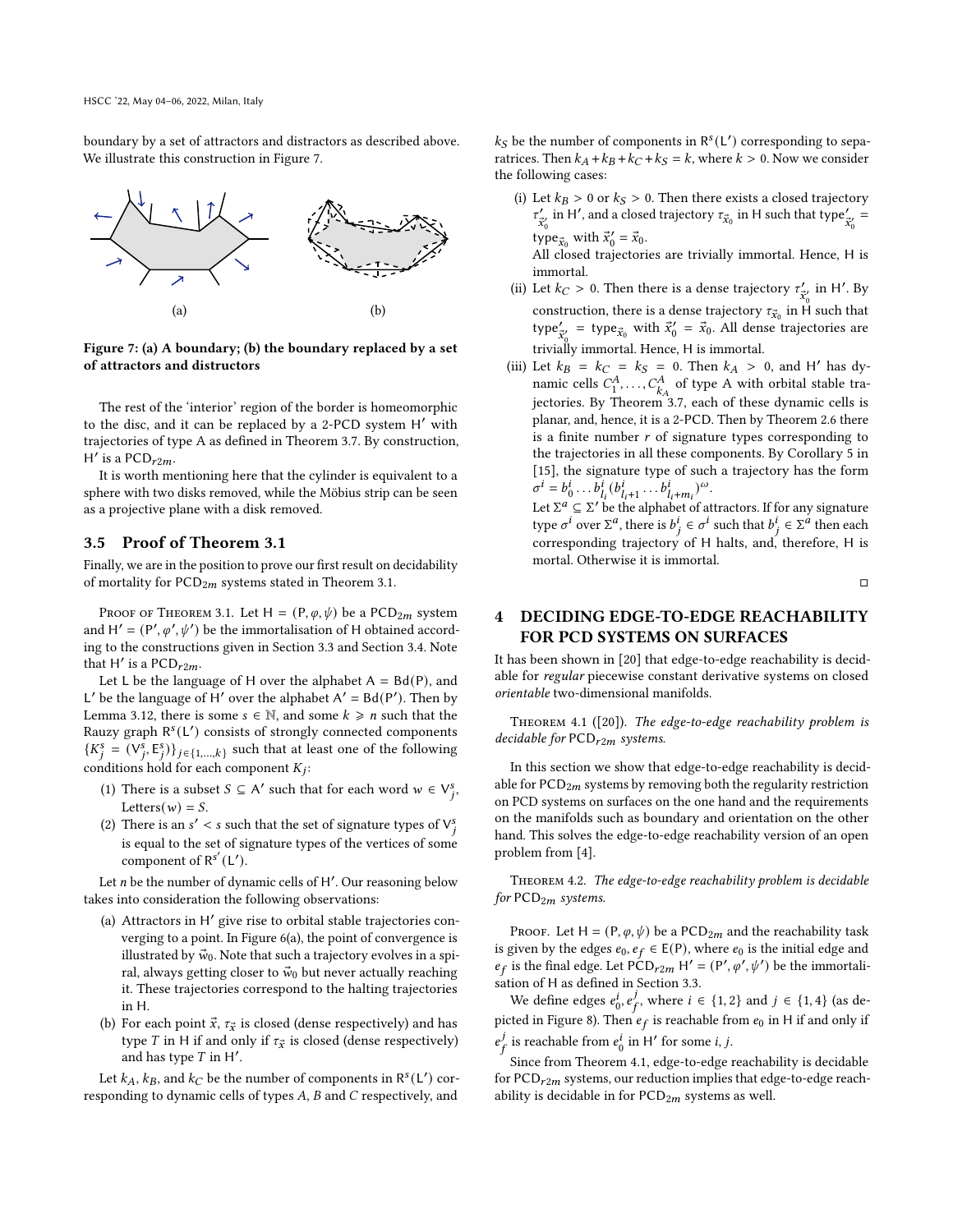Mortality and Edge-to-Edge Reachability are Decidable on Surfaces **HSCC** '22, May 04–06, 2022, Milan, Italy

We use below the sets  $R^a(H) \subseteq P \times P$  and  $R^d(H) \subseteq P \times P$  defined in Section [3.3](#page-5-1) as follows:

- (1) R<sup>a</sup>(H) = {(p, p') ∈ P × P | ∃e ∈ E(P) : e ∈ Out(p) ∩ Out $(p')$ ; and
- (2)  $R^{d}(H) = \{ (p, p') \in P \times P \mid \exists e \in E(P) : e \in In(p) \cap In(p') \}.$

Now we only need to consider the cases  $(p_1, p_2) \in \mathbb{R}^a(\mathsf{H}) \cup$  $R^d(H)$ .

Let  $e = (\vec{v}_1, \vec{v}_3) \in E(P)$  be either the initial edge  $e_0$  or the final edge  $e_f$ , and let  $(\vec{v}_1, \vec{v}_3) = cl(p_1) \cap cl(p_2)$  for some regions  $p_1, p_2$ .

- (1) Let  $(p_1, p_2) \in \mathbb{R}^a$ . If  $e_f = (\vec{v}_1, \vec{v}_3)$  then the reachability task in H is replaced by four reachability tasks in H ′ with the final edges are  $e_f^1$ ,  $e_f^2$ ,  $e_f^3$ ,  $e_f^4$   $\in$  E(P'). See Figure [8\(](#page-8-3)a) for an example.
- (2) Let  $(p_1, p_2)$  ∈ R<sup>d</sup>. If  $e_0 = (\vec{v}_1, \vec{v}_3)$  ∈ E $(p_1)$  then we replace the reachability task for H with two reachability tasks with the initial edges  $e_0^1, e_0^2$  (depicted with the solid line in Figure [8\(](#page-8-3)b)). If  $e_0 = (\vec{v}_1, \vec{v}_3) \in E(p_2)$  then we replace the reachability task for H with two reachability tasks with the initial edges  $e_0^2$ ,  $e_0^3$  (depicted with the dotted line in Figure [8\(](#page-8-3)b)).

<span id="page-8-3"></span>

Figure 8: A reachability task for  $H' = (P', \varphi')$ : (a)  $e_f = (\vec{v}_1, \vec{v}_3)$ ; (**b**)  $e_0 = (\vec{v}_1, \vec{v}_3) \in E(p_1)$ 

We deal with attractors and destructors at boundary (for surfaces with boundary) in a similar way.

Intuitively, in order to check reachability on H ′ , it is sufficient to build a finite sequence  $R^1(L'), \ldots, R^{t_{stop}}(L')$  of Rauzy graphs, where L' is the language of H' and  $t_{stop}$  is defined by Lemma [3.12.](#page-5-2) An edge  $e_f \in E'(P)$  is reachable from an edge  $e_0 \in E'(P)$  if and only if  $R^{t_{stop}}(L')$  contains a component with a vertex labelled by a word  $(\ldots e_0 \ldots e_f \ldots)$ .

By Theorem [4.1,](#page-7-4) edge-to-edge reachability is decidable for H′ as it is a PCD<sub>r2m</sub>. It is also decidable for a PCD<sub>2m</sub> H by construction. □

## <span id="page-8-1"></span>5 DECIDING INTERVAL-TO-INTERVAL REACHABILITY FOR REGULAR PAM

Decidability of reachability for one-dimensional piecewise affine maps (PAMs) is a long-standing open problem, even for the case when it is made of only two intervals [\[12\]](#page-9-12). In this section we extend our results further and show that the interval-to-interval version of the reachability problem for the class of regular one-dimensional PAMs is also decidable.

A rational interval is a subset of  $\mathbb R$  of one of the following forms:  $[\vec{x}, \vec{y}]$ ,  $[\vec{x}, \vec{y}]$ ,  $(\vec{x}, \vec{y}]$ ,  $(\vec{x}, \vec{y})$ ,  $(-\infty, \vec{y}]$ ,  $(-\infty, \vec{y})$ ,  $[\vec{x}, \infty)$ ,  $(\vec{x}, \infty)$ , where  $\vec{x}, \vec{y} \in \mathbb{Q}$  such that  $\vec{x} \leq \vec{y}$ .

Definition 5.1 (PAM). Let  $I_i$  be a finite set of disjoint rational intervals. Then  $f : \mathbb{R} \to \mathbb{R}$  is a one-dimensional piecewise affine map (PAM), if f is of the form  $f(\vec{x}) = a_i \vec{x} + b_i$ , where  $\vec{x} \in I_i$ . An example of a simple one-dimensional PAM is given in Figure [9.](#page-8-4)

<span id="page-8-4"></span>

Figure 9: An example of a PAM, where the sequence  $\vec{x}_0$ ,  $\vec{x}_1$ ,  $\vec{x}_2$ is a trajectory

In the point-to-point reachability problem for PAMs, we are given points  $\vec{x}_0$  and  $\vec{x}_r$  and the goal is to determine whether there is a sequence of points  $\vec{x}_0, \vec{x}_1, \ldots, \vec{x}_r$  such that for each  $i \in \{1, \ldots, r\}$ ,  $\vec{x}_i = f(\vec{x}_{i-1})$ . In the interval-to-interval reachability problem we are given sub-intervals  $I_1$  and  $I_2$  of the domain of  $f$ , and the goal is to determine whether some point in  $I_2$  is reachable from some point in  $I_1$ .

Definition 5.2 (Regular PAMs [\[4,](#page-9-0) [5\]](#page-9-22)). A one-dimensional PAM f defined on a compact domain  $D(f)$  is regular if it is injective almost everywhere. That is,  $f$  is injective except a finite number of points.

The following theorem states that  $PCD_{2m}$  systems and regular PAMs are equivalent when it comes to reachability problems.

<span id="page-8-5"></span>Theorem 5.3 ([\[4\]](#page-9-0)). The point-to-point (interval-to-interval) reachability problem for regular PAMs can be reduced to the point-to-point (edge-to-edge) reachability problem for  $PCD_{2m}$  systems, and vice versa.

The following theorem is a corollary of Theorems [4.2](#page-7-0) and [5.3.](#page-8-5)

<span id="page-8-0"></span>Theorem 5.4. The interval-to-interval reachability is decidable for regular PAMs.

#### <span id="page-8-2"></span>6 CONCLUSIONS

In this work, we showed that mortality is decidable for piecewise constant derivative systems on surfaces (Theorem [3.1\)](#page-3-0). We also showed that the edge-to-edge reachability problem is decidable for such systems (Theorem [4.2\)](#page-7-0), settling in this way a problem that had been open since [\[4,](#page-9-0) [21\]](#page-9-23). An implication of this latter result is decidability of the interval-to-interval version of reachability for regular piecewise affine maps (Theorem [5.4\)](#page-8-0).

Devising approximate reachability algorithms for classes of dynamical systems where point-to-point reachability is undecidable (or unknown to be decidable) is an interesting line of research [\[17\]](#page-9-24).

In practical situations, it is often enough to consider an approximate version of the reachability problem, where instead of asking if a point  $\vec{x}_f$  is reachable from a point  $\vec{x}_0$ , we ask if a point in an arbitrarily small neighbourhood of  $\vec{x}_f$  is reachable from a point in an arbitrarily small neighbourhood of  $\vec{x}_0$ .

Determining whether point-to-point reachability for PAMs is decidable is a long-standing open problem [\[12\]](#page-9-12). Nevertheless, we